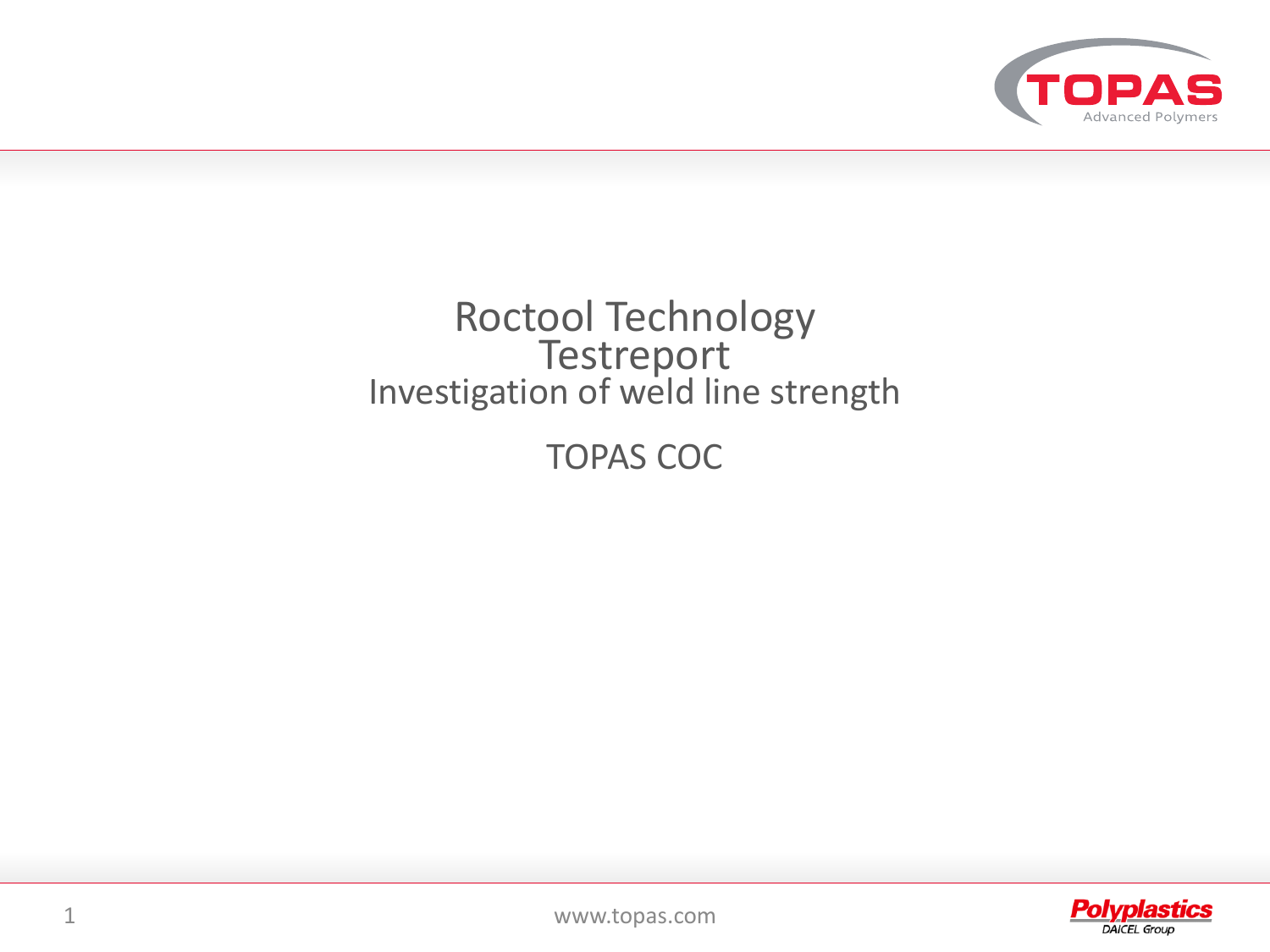Roctool Technology



# **Background**

- Roctool's patented technology consists of designing a Heat & Cool layout in order to provide a fast and homogeneous heating. Flexible inductors will allow to follow any complex shape of tooling, while using any metallic alloys from standard steel to more marginal alloys as invar for dedicated applications. A high frequency current will be generated to run through the inductors, creating eddy currents and joule effect to heat up the mold surface. Using standard cooling channels with water and ensuring a fully turbulent flow rate enables efficient cooling of the tool.
- Plates and tensile bars were produced by Roctool with and without their Technology.
- The plate and tensile bars were visible inspected between polarization films. And the tensile bars were additionally used for a tensile test.
- [www.roctool.com](http://www.roctool.com/)

# **Main results:**

- Roctool Technology reduces internal stress and improves that weld lines are less visible.
- Roctool Technology shows nearly similar mechanical properties than standard TOPAS tensile test. The tensile bars molded by Roctool without their molding technology shows brittle behavior.

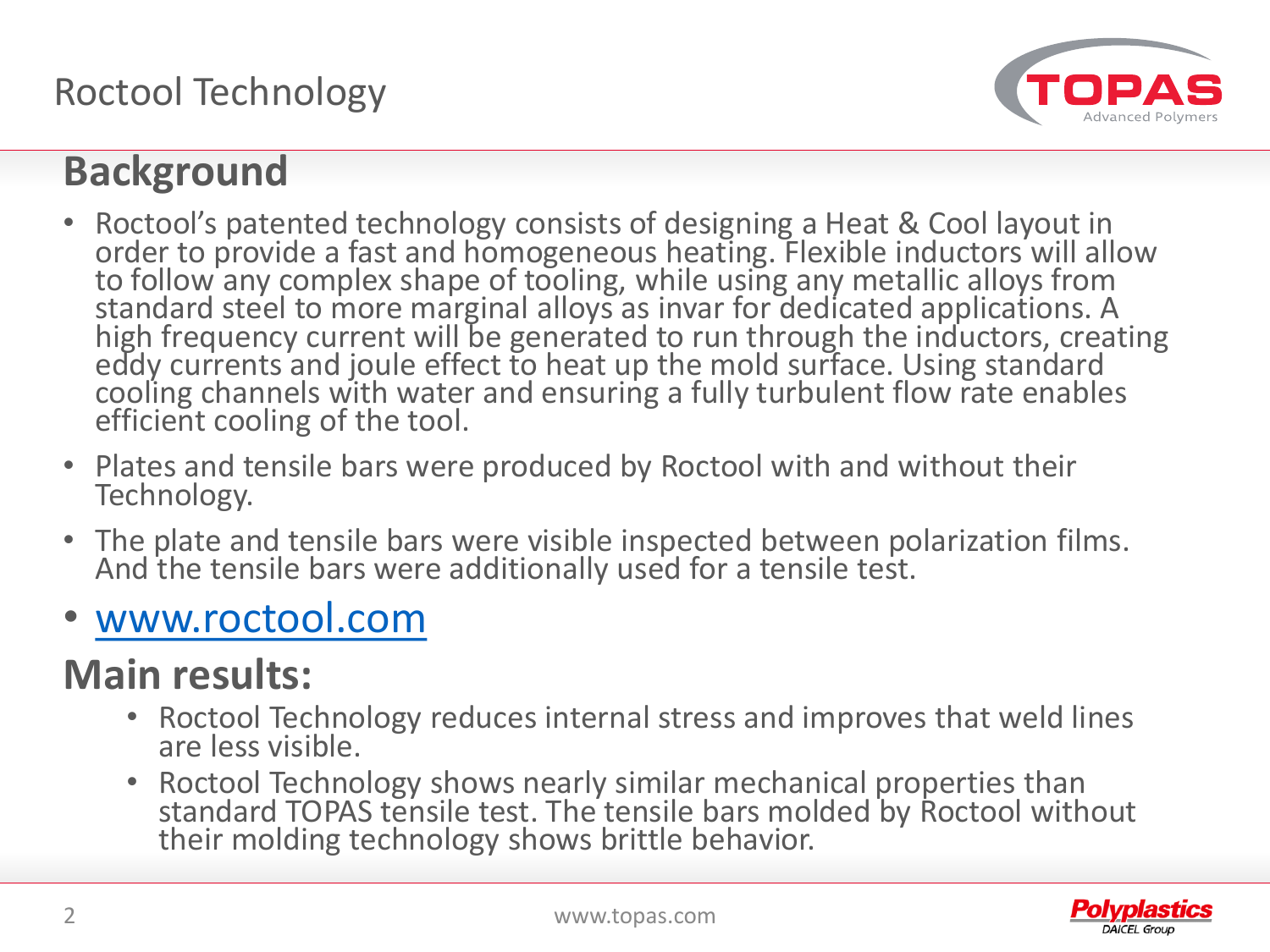

## **Comparison molded plates by Roctool between polarized films**

- Material TOPAS 8007S-04
- Molded plates with weld line behind hole



Stationary Mold Temp. Controller: 30°C Moveabel Mold Temp. Controller: 70°C Mold Surface Temp. at Injection: 150°C Mold Surface Temp. At Demolding: 60°C



flowdirection

### **Without** Roctool Technology

Stationary Mold Temp. Controller: 70°C Moveabel Mold Temp. Controller: 70°C Mold Surface Temp. at Injection: xx°C Mold Surface Temp. At Demolding: xx°C

Flow-direction

• Result: Roctool Technology reduces internal stress and improves that weld lines are less visible.

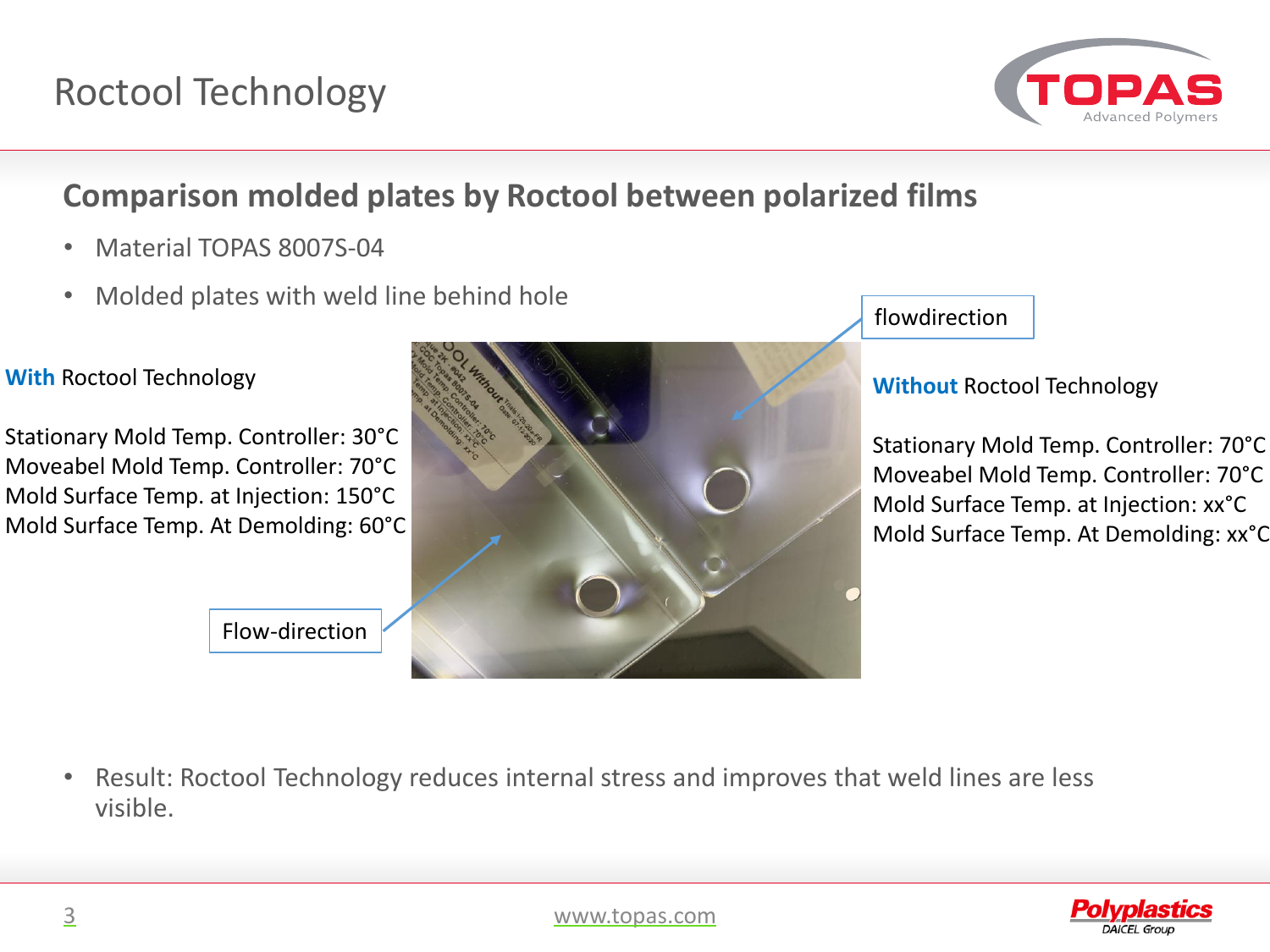

## **Polarization and internal stress of molded TOPAS 8007S-04 plates**





• Result: The parts without Roctool technology (right picture) show more polarization and accordingly more internal stress. Especially at the weld line.

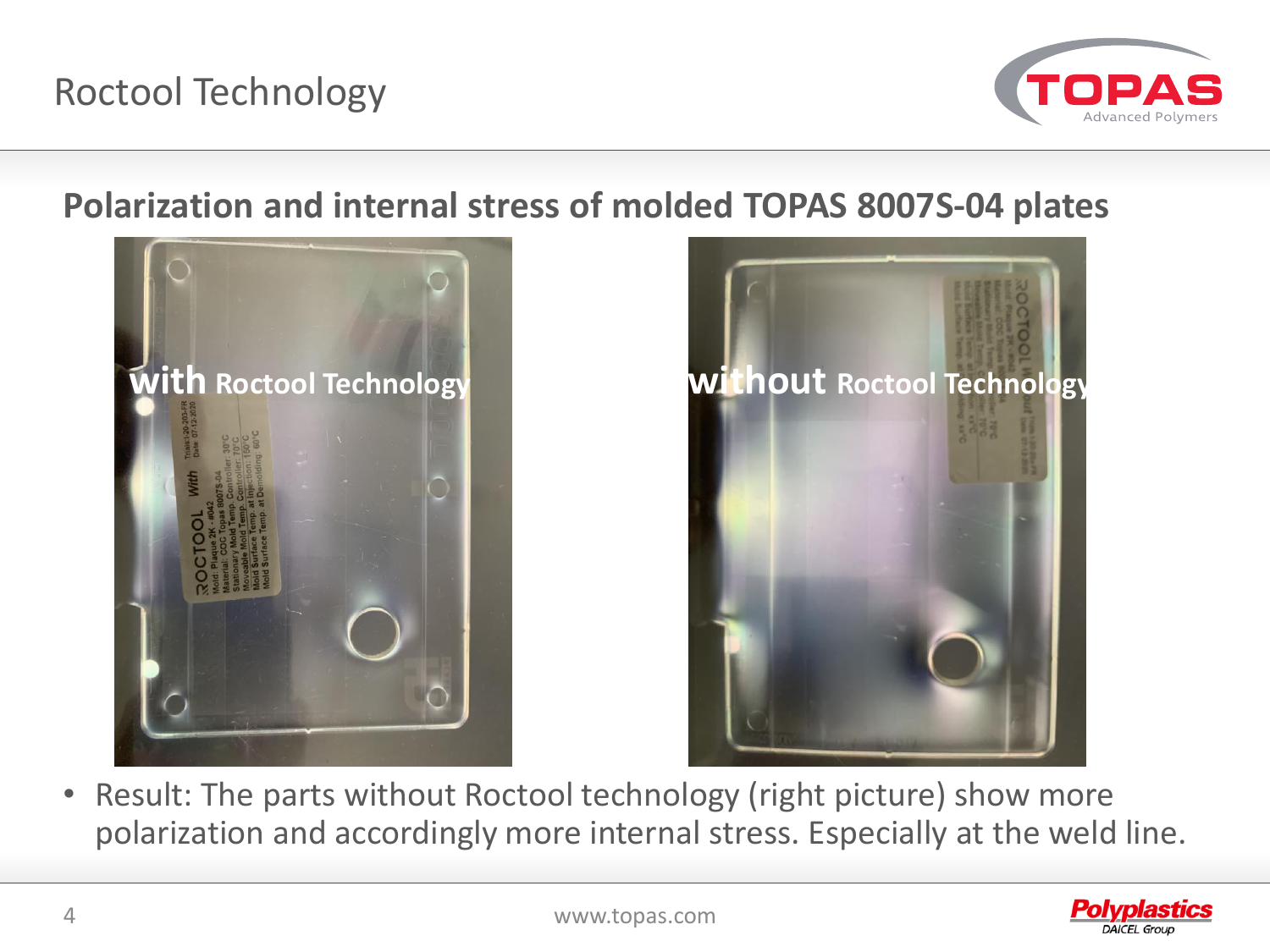

**Polarization and internal stress of tensile bars TOPAS 8007S-04 molded by Roctool, gated from two sides (with weld line)**

### **Left tensile bars with Roctool Technology**



• **Results: On the tensile bars the difference of polarization and weld line visibility is not so distinctive.**